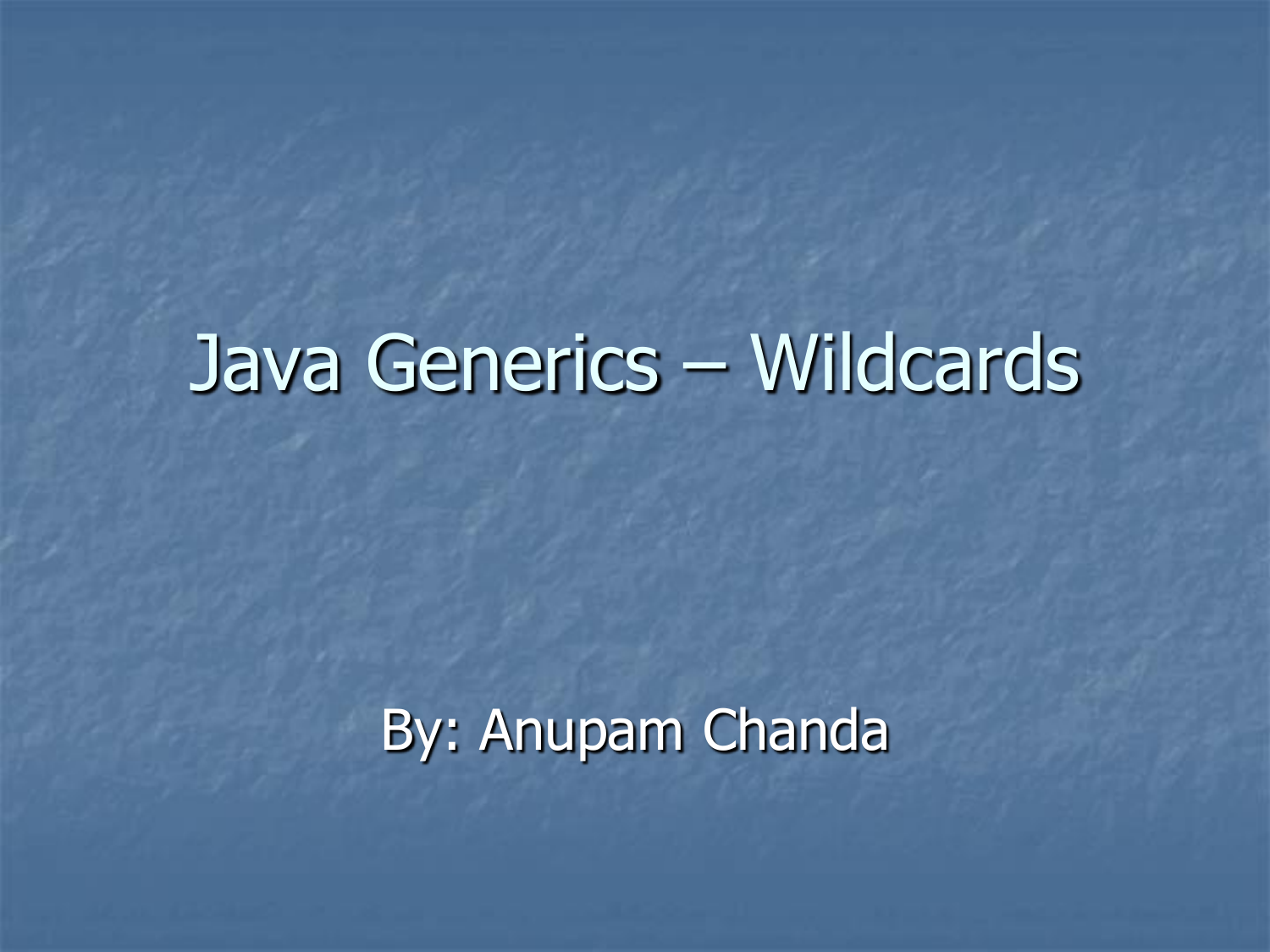# Generics and Subtyping

**We start to run into some new issues when we do some things that seem "normal". For instance, the following seems reasonable: Box<Number> numBox = new Box<Integer>(31);**

**Compiler comes back with an "Incompatible Type" error message.**

**This is because numBox can hold only a Number object and nothing else, not even an object of type Integer which is a subclass of Number.** 

**Box<T> is not a subclass of Box<E> even if T is a subclass of E.** 

**//Consider the following lines of code Box<String> strBox = new Box<String>("Hi");//1 Box<Object> objBox = strBox;//2 – compilation error objBox.setData(new Object());//3 String s = strBox.getData();//4 – an Object to a String!**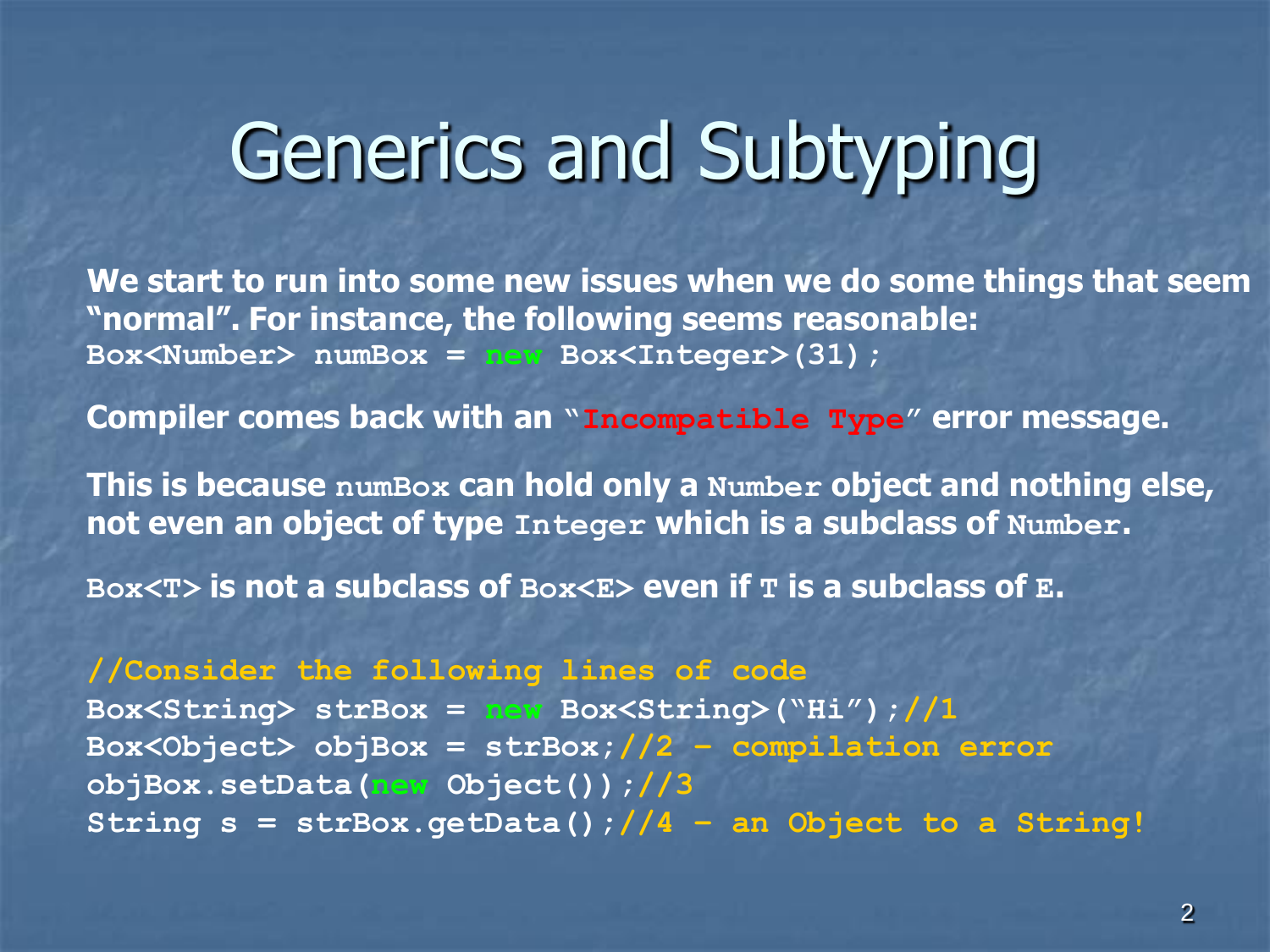## Unbounded Wildcards

**We want to write a method to print any Box.** 

**}**

**public static void printBox(Box<Object> b) { System.out.println(b.getData());**

**Box<String> strBox = new Box<String>("Hi"); printBox(strBox);//compilation error**

**public static <T> void printBox(Box<T> b) { System.out.println(b.getData()); }//parameterized method**

**public static void printBox(Box<?> b) { System.out.println(b.getData()); }//using unbounded wildcard**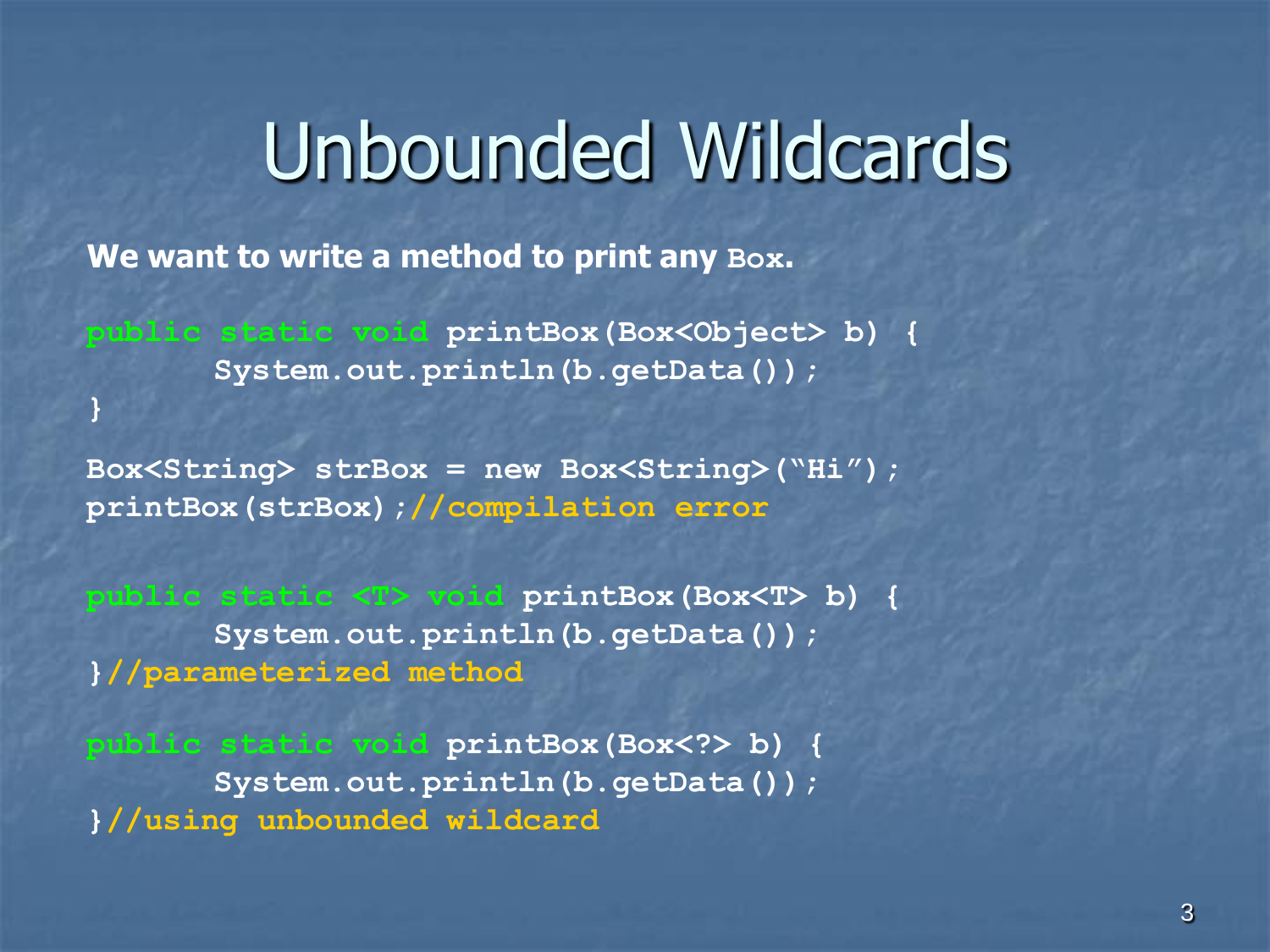# Unbounded Wildcards (Contd.)

**Box<?> is a superclass of Box<T> for any T.**



**Unbounded wildcards are useful when writing code that is completely independent of the parameterized type.**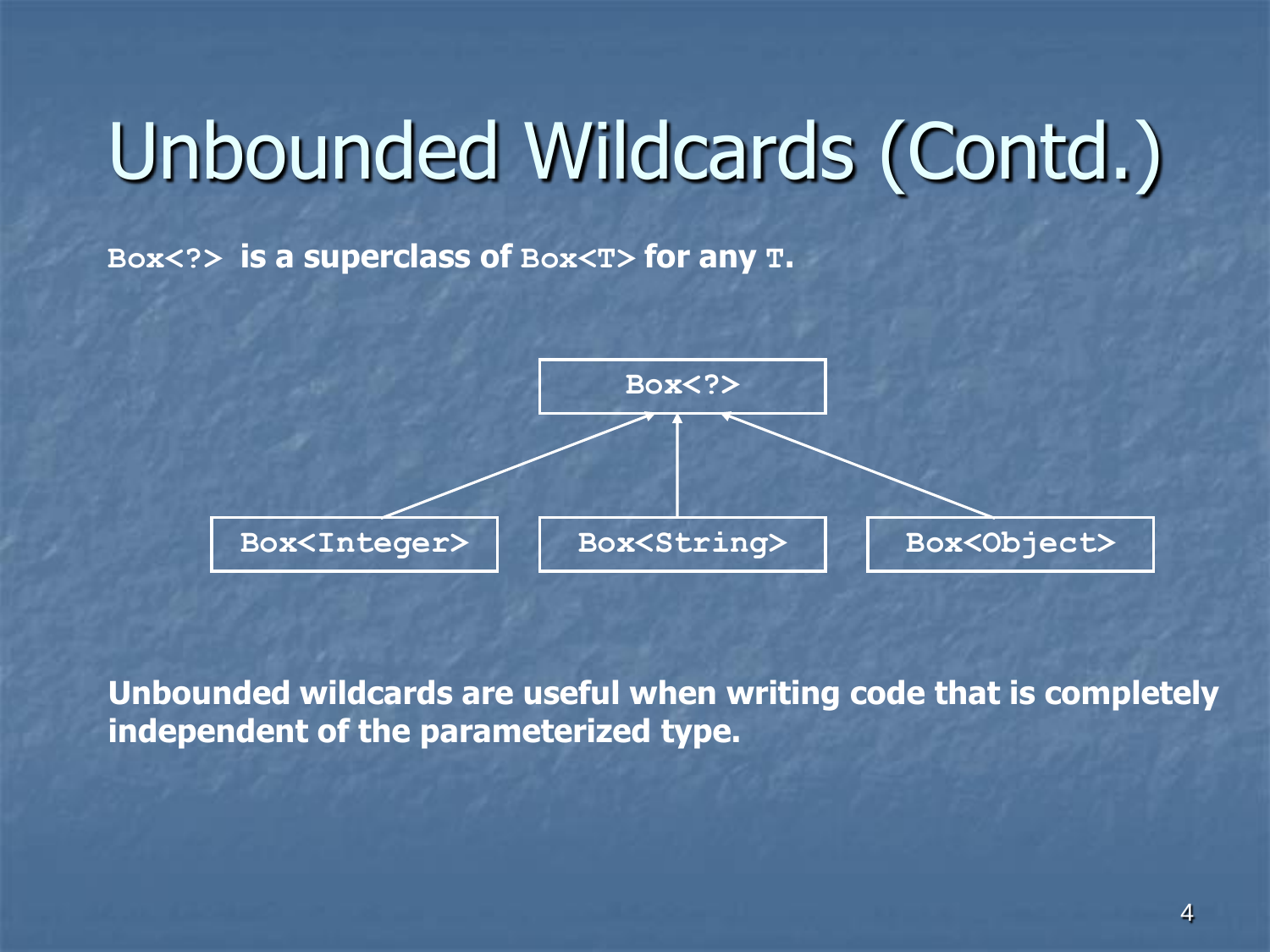# Upper Bounded Wildcards

**"A Box of any type which is a subtype of Number".**



**Box<? extends Number> numBox = new Box<Integer>(31);**

**<? extends E> is called "upper bounded wildcard" because it defines a type that is bounded by the superclass E.**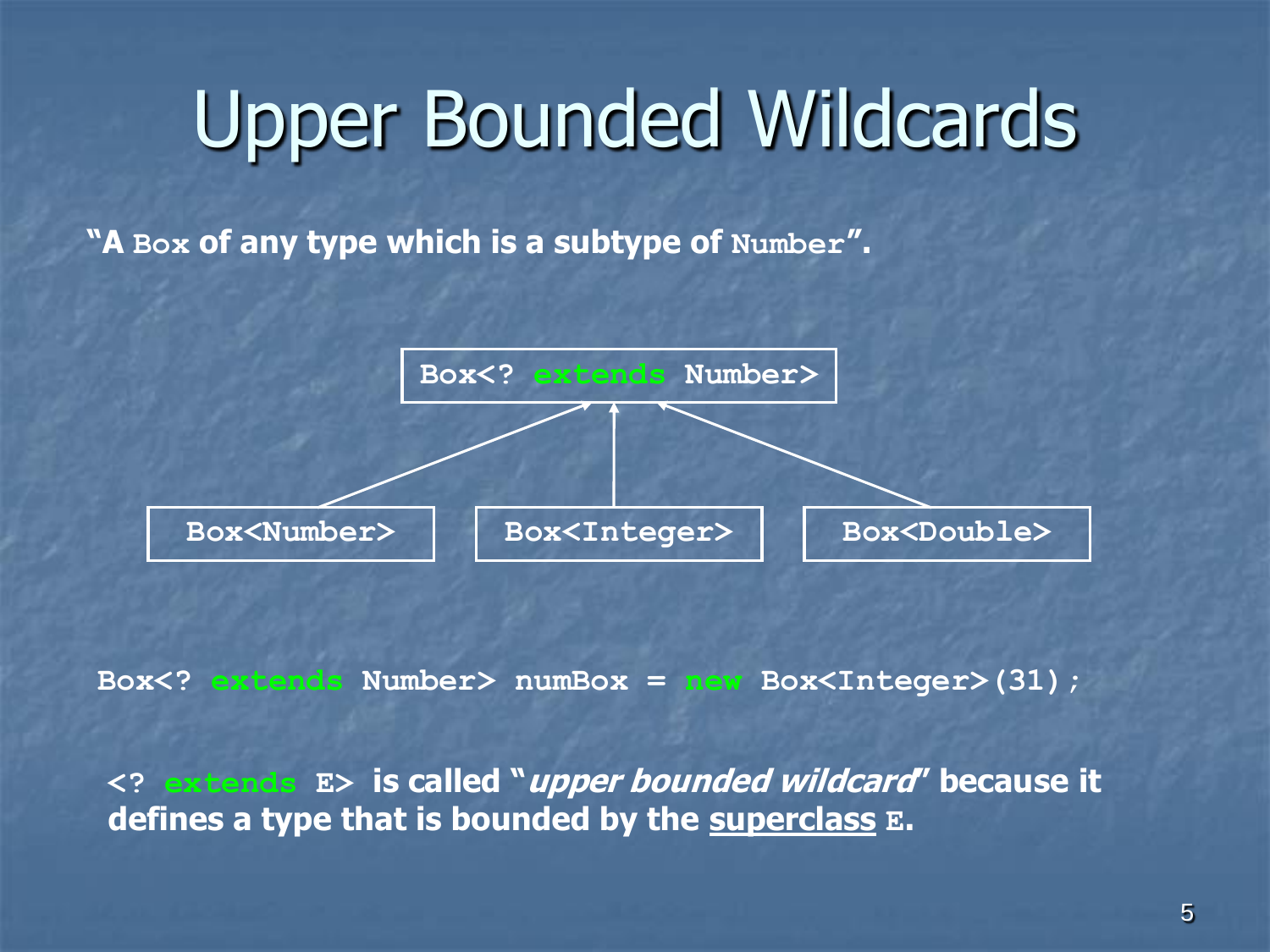### Upper Bounded Wildcards (Contd.)

**public class Box<E> { public void copyFrom(Box<E> b) { this.data = b.getData();**

**}**

**}**

**}**

**}**

**//We have seen this earlier //We can rewrite copyFrom() so that it can take a box //that contains data that is a subclass of E and //store it to a Box<E> object**

```
public class Box<E> {
 public void copyFrom(Box<? extends E> b) {
  this.data = b.getData();//b.getData() is a
                            //subclass of this.data
```
**Box<Integer> intBox = new Box<Integer>(31); Box<Number> numBox = new Box<Number>(); numBox.copyFrom(intBox);**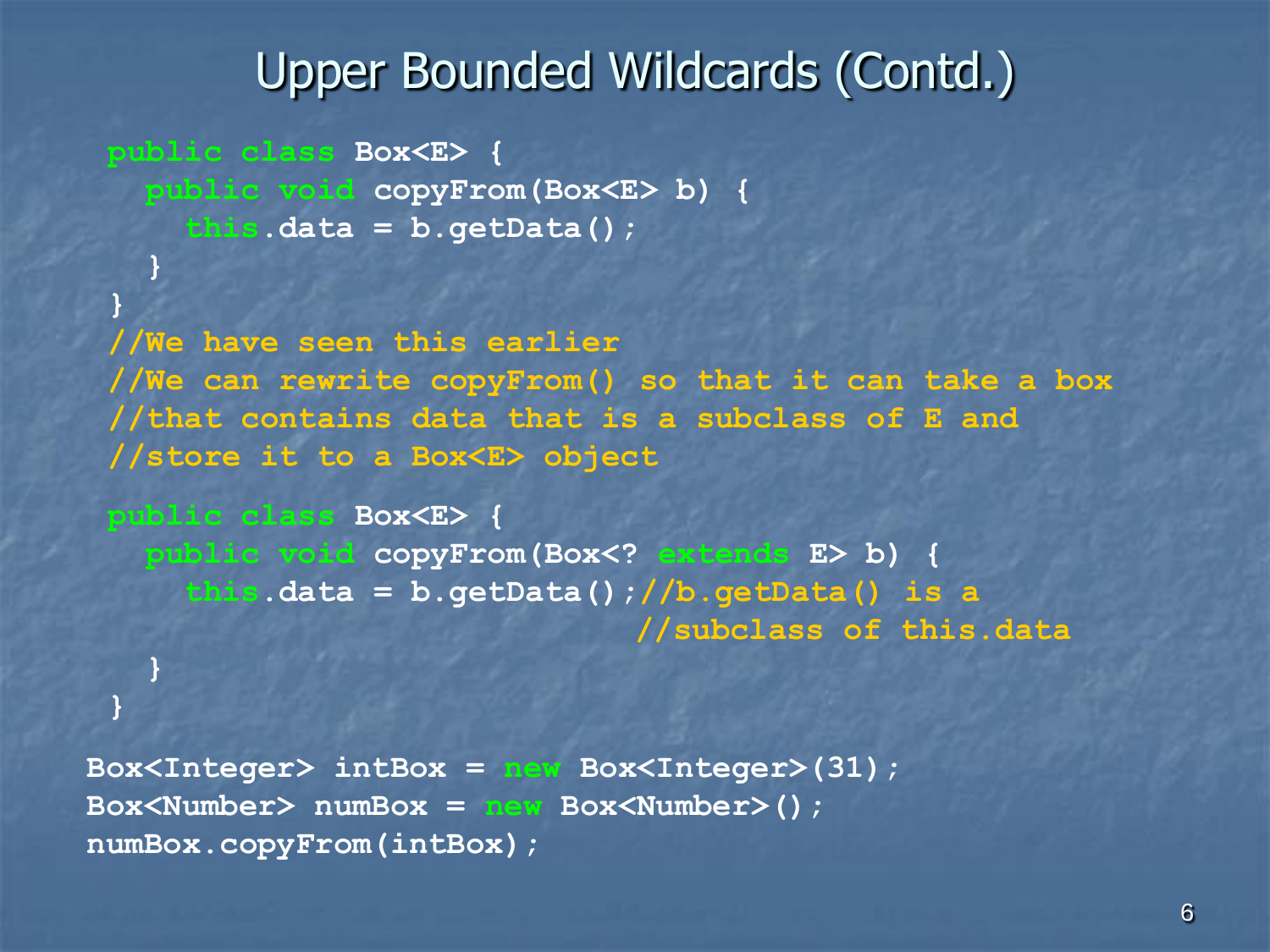# Lower Bounded Wildcards

**"A Box of any type which is a supertype of Integer".**



**<? super E> is called a "lower bounded wildcard" because it defines a type that is bounded by the subclass E.**